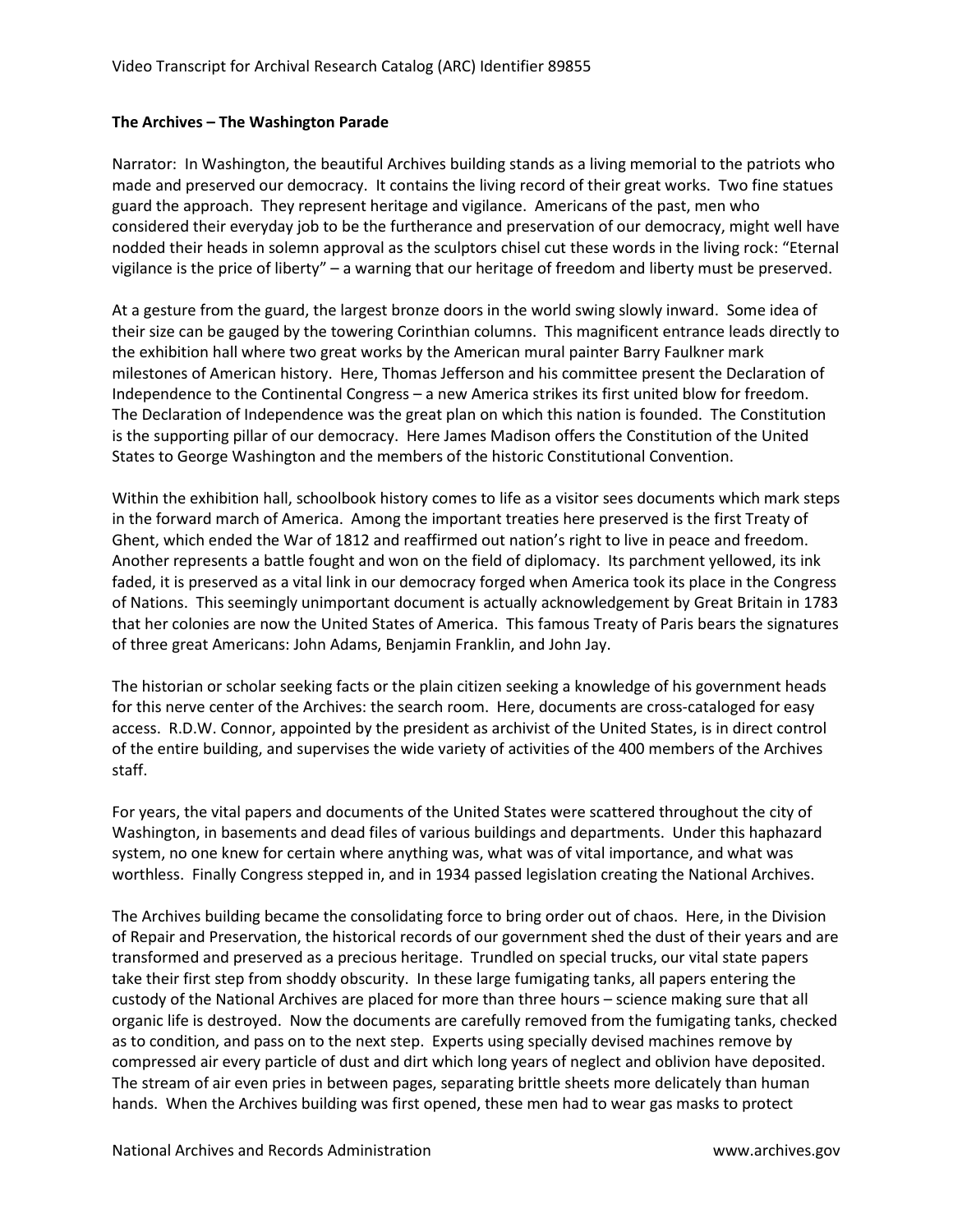themselves from the dust. Now each table is equipped with specially designed suction fans, by means of which the dust-laden air is conveyed to a filtering system, enabling the experts to work under healthful and comfortable conditions.

Cleaned and sterilized, the manuscripts and books go to the desks of expert binders. With their trained hands and specially adapted tools, these highly skilled men separate pages. And perhaps see for the first time in 100 years some document of state signed by John Adams, Alexander Hamilton, or one of the many other great patriots who figured prominently in the establishment of our liberty. The tender care with which these men handle the documents shows how extremely fragile many of these old papers are. It is often necessary to employ humidifying processes before further treatment is possible. After which, under carefully controlled heat and pressure, the papers are smoothed and the faded ink is made more vivid, easier to read. This is known as the ironing process, necessary for the flat filing of records. This important work of reconditioning state documents, some already in a dangerously poor state of preservation, goes on behind the scenes. But everyone who uses the Archives sees the results of the meticulous care exercised.

Here, papers are being bound in their individual jackets of cellulose acetate, so that they may be examined and studied closely without fear of injury. In fact, use of this cellulose acetate in many instances reduces the thickness of records and improves the legibility of the original. The cellulose acetate is completely transparent. Thin sheets are placed on the front and back of each document, after which they are placed on the bed of these specially designed presses. Here, under thousands of pounds of pressure and intense heat, the cellulose acetate and the document are forever wedded. Now the record, regardless of its former state, can be used without fear of further deterioration.

These documents are copied by Photostat. A direct copy in actual size is made on durable photographic paper. These Photostats may be studied and handled without fear of damage while the original rests safely in the vault. But with some larger exhibits, Photostatting is not practical. With items such as newspapers, a new and revolutionary technique is used: microphotography. Someday, perhaps through the use of this film technique, every school child in the land will see at first hand the state documents which have heretofore been only drab quotations of text.

Besides preserving the written and printed memorabilia of the United States, the Archives has undertaken to perpetuate the spoken word through recordings and the visual documents of progress through motion pictures. Here in fireproof vaults, ventilated by controlled, conditioned air, are stored thousands of feet of important films. Trained technicians maintain this film laboratory, selecting and editing all films before they're filed away in the vaults. These pictures are available to any responsible citizen upon the fulfillment of certain necessary requirements. Through the use of motion pictures, the Archives is taking full advantage of science in keeping records of the social and cultural life of America as it progresses. In the motion pictures is preserved an active mirror of our country's history in the making. In the Sound Department, the recorded utterances of our nation's leaders are carefully preserved. Tomorrow's younger generation will have not only pictures of our president; they will hear him speak.

President Roosevelt: I, Franklin Delano Roosevelt, do solemnly swear that I will faithfully execute the office of president of the United States, and will to the best of my ability preserve, protect, and defend the Constitution of the United States, so help me God.